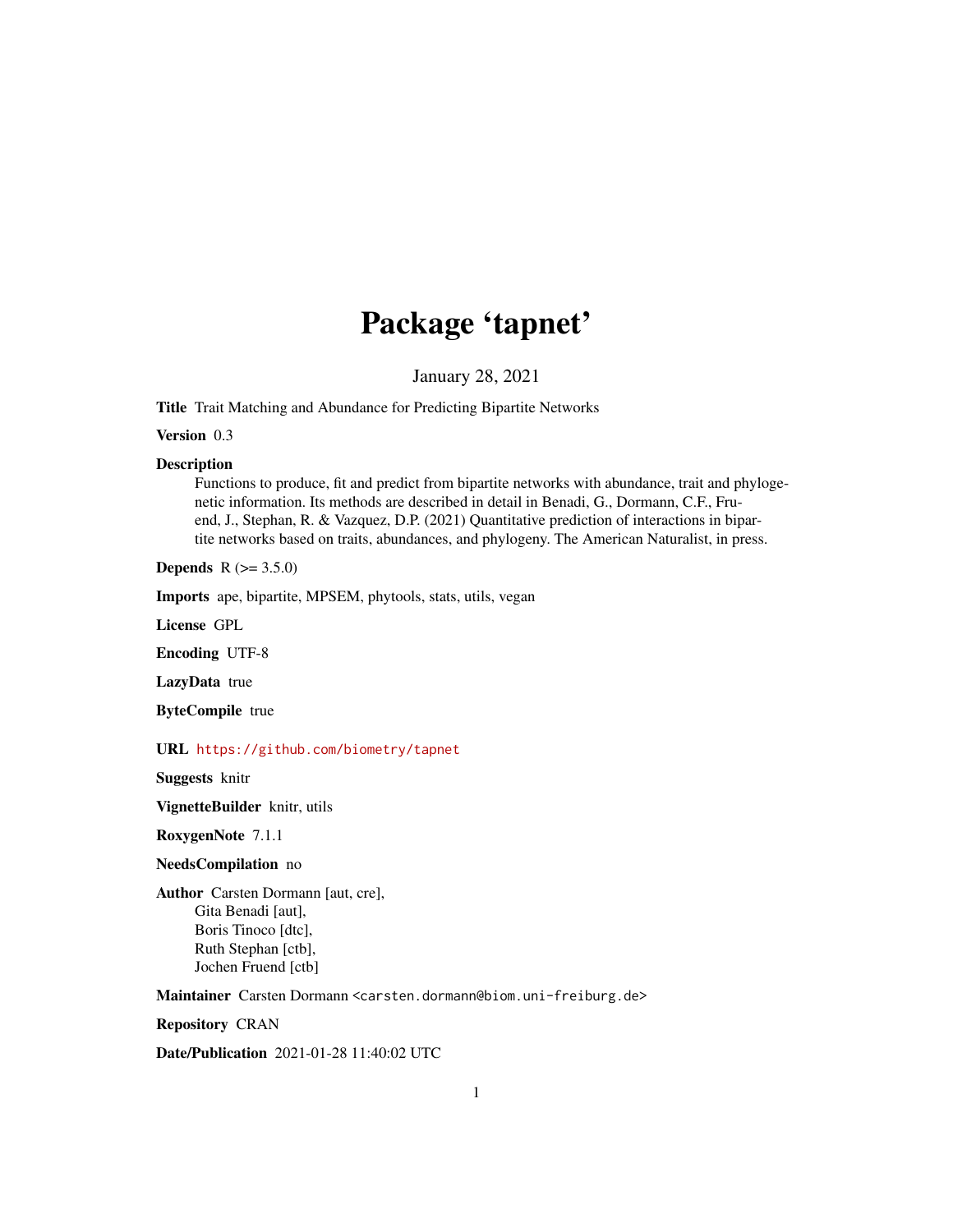# <span id="page-1-0"></span>R topics documented:

| Index |  |  |  |
|-------|--|--|--|

tapnet-package *tapnet: A package for fitting, and predicting from, bipartite interaction networks.*

#### Description

The package provides three categories of important functions: making tapnet objects, fitting the tapnet, and predicting to new data. All other functions are helpers or quality monitoring. The idea of using abundances, observed traits and phylogeny-derived latent traits to quantitatively fit and predict interaction is detailed in Benadi et al. (2021). This package accompanies the paper.

# Making a tapnet object

To be filled with content ... For now, see example in predict\_tapnet. Alternatively to having actual observed data, one can simulate a tapnet object.

#### Fitting a tapnet

To be filled with content.

#### Predicting from a tapnet

To be filled with content.

#### News/versions

- 0.3; 10-Jun-2019 Added option "tapnet" to predict\_tapnet in order to be able to use it on simulations. Cleaned up the code according to devtools::check-report.
- 0.2; 19-Sep-2019 Tinoco-data updated to now also contain external abundances (thanks Boris for providing these!). Help file for these data updated accordingly. By now we have used tapnet on many simulations and some real data and are fairly confident that the functions work as they should. The real test comes when data are not carefully prepared, with corrupted names and in non-alphabetical order, networks have NAs and so forth. Hopefully we have coded properly for these cases, too.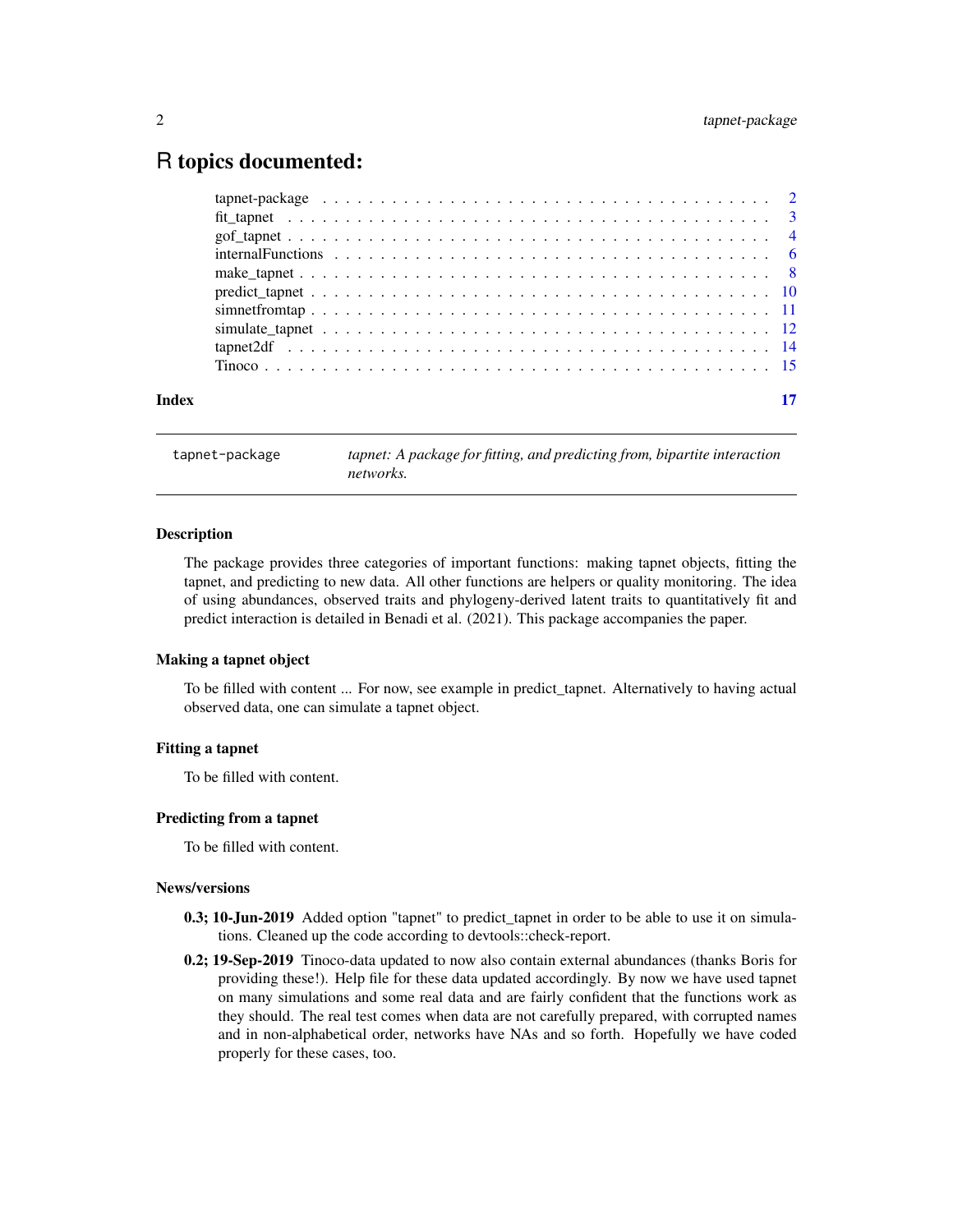#### <span id="page-2-0"></span>fit\_tapnet 3

0.1 Initial version with all functions complete and a data set for demonstration. Code written by Gita Benadi, Carsten Dormann and Jochen Fründ, data provided by Boris Tinoco.

#### References

Benadi, G., Dormann, C.F., Fründ, J., Stephan, R.\& Vázquez, D.P. (2021) Quantitative prediction of interactions in bipartite networks based on traits, abundances, and phylogeny. *The American Naturalist*, in press.

<span id="page-2-1"></span>fit\_tapnet *Fit the tapnet model to a network*

# Description

Estimates the parameters of the tapnet model by log-likelihood based on the oberved network(s)

# Usage

```
fit_tapnet(
  tapnet,
  ini = NULL,
  tmatch_type_pem = "normal",
  tmatch_type_obs = "normal",
  lambda = 0,
  method = "Nelder",
 maxit = 50000,hessian = FALSE,
  obj_function = "multinom",
  fit.delta = TRUE
)
```
# Arguments

| tapnet          | a tapnet object:                                                                                                      |  |
|-----------------|-----------------------------------------------------------------------------------------------------------------------|--|
| ini             | initial parameter values for the optimization; optional;                                                              |  |
| tmatch_type_pem |                                                                                                                       |  |
|                 | type of trait matching function for latent traits, currently "normal" or "shift-<br>norm":                            |  |
| tmatch_type_obs |                                                                                                                       |  |
|                 | type of trait matching function for observed traits, currently "normal" or "shift-<br>norm":                          |  |
| lambda          | LASSO shrinkage factor for latent trait parameters;                                                                   |  |
| method          | Optimization method (most derivative-based approaches will not work! SANN<br>is a (slow) alternative to the default); |  |
| maxit           | Maximum number of steps for optimization;                                                                             |  |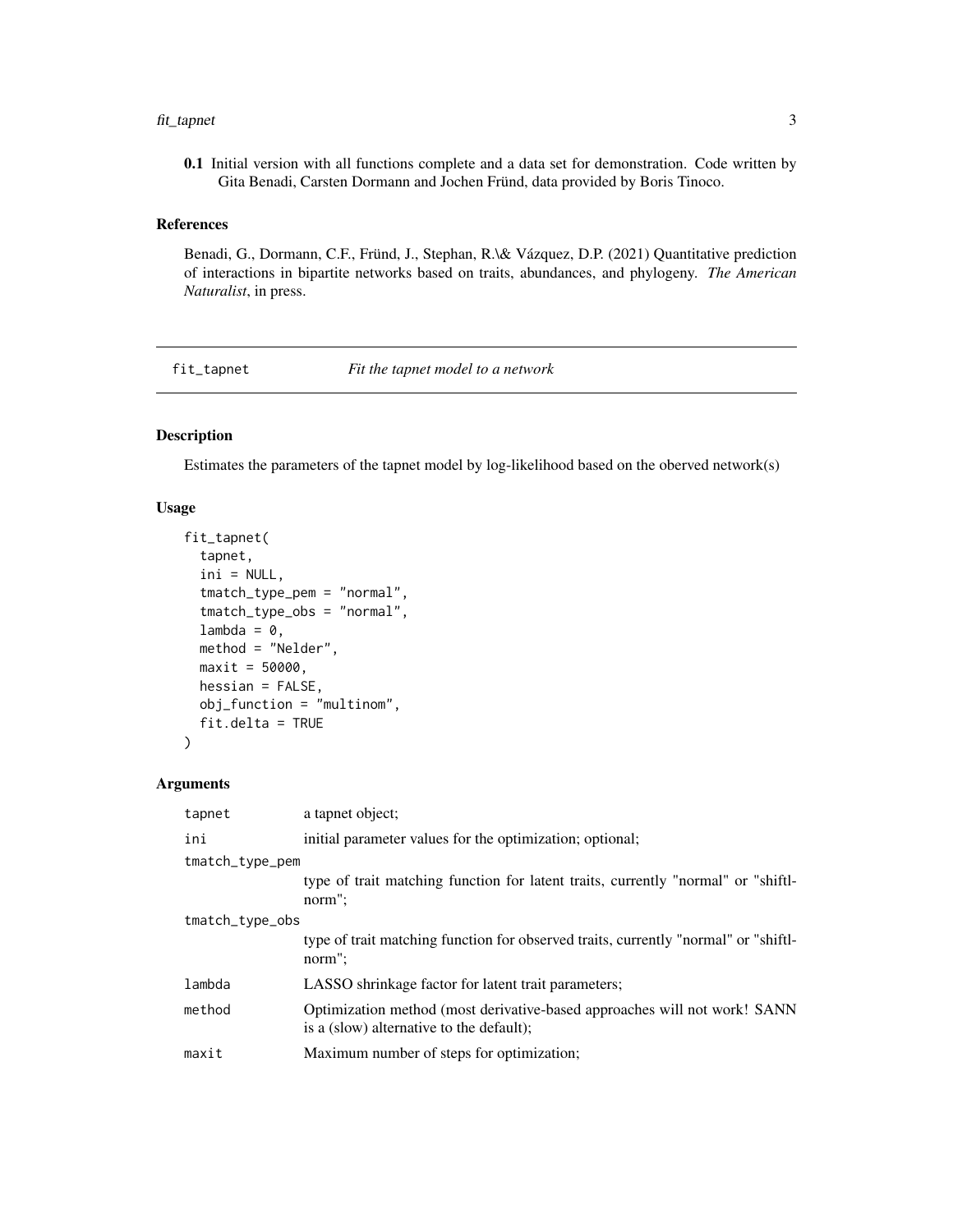<span id="page-3-0"></span>4 gof\_tapnet

| hessian      | logical: output hessian for calculation of standard errors?                                                                               |
|--------------|-------------------------------------------------------------------------------------------------------------------------------------------|
| obi_function | Objective function for the optimization, either "multinom" or "sq_diff";                                                                  |
| fit.delta    | logical; should the parameter delta be fitted? It allows tappet to down-weigh the<br>importance of trait matching relative to abundances. |

#### Details

The core function for using the tapnet approach: it fits the model to the data (= networks). Then, the estimated parameters can be used to predict to other networks (using [predict\\_tapnet](#page-9-1)).

#### Value

A tapnet-fit object, containing the tapnet model parameters as entries "par\_opt", the settings of the tmatch\_type for PEMs and observed traits, the parameter set for lambda, the optimisation method set, along with its maxit-value, and, finally, the output of the call to optim, including the target value (the negative log-likelihood), the convergence report and the parameters as fitted *at the transformed scale*. Note that the entries under "opt" will not be the same as those under "par\_opt"!

#### Author(s)

Gita Benadi <gita.benadi@biom.uni-freiburg.de> and Carsten Dormann <carsten.dormann@biom.unifreiburg.de>

#### References

Benadi et al. in prep

#### Examples

```
# takes about 35 s
data(Tinoco)
tap <- make_tapnet(tree_low = plant_tree, tree_high = humm_tree, networks = networks[2:3],
       traits_low = plant_traits, traits_high = humm_traits, npems_lat = 4)
fit <- fit_tapnet(tap) # fits to networks 2 and 3 only
str(fit)
```
gof\_tapnet *Goodness-of-fit of a tapnet fit*

#### Description

Provides various measures to describe how well the tapnet model fits the data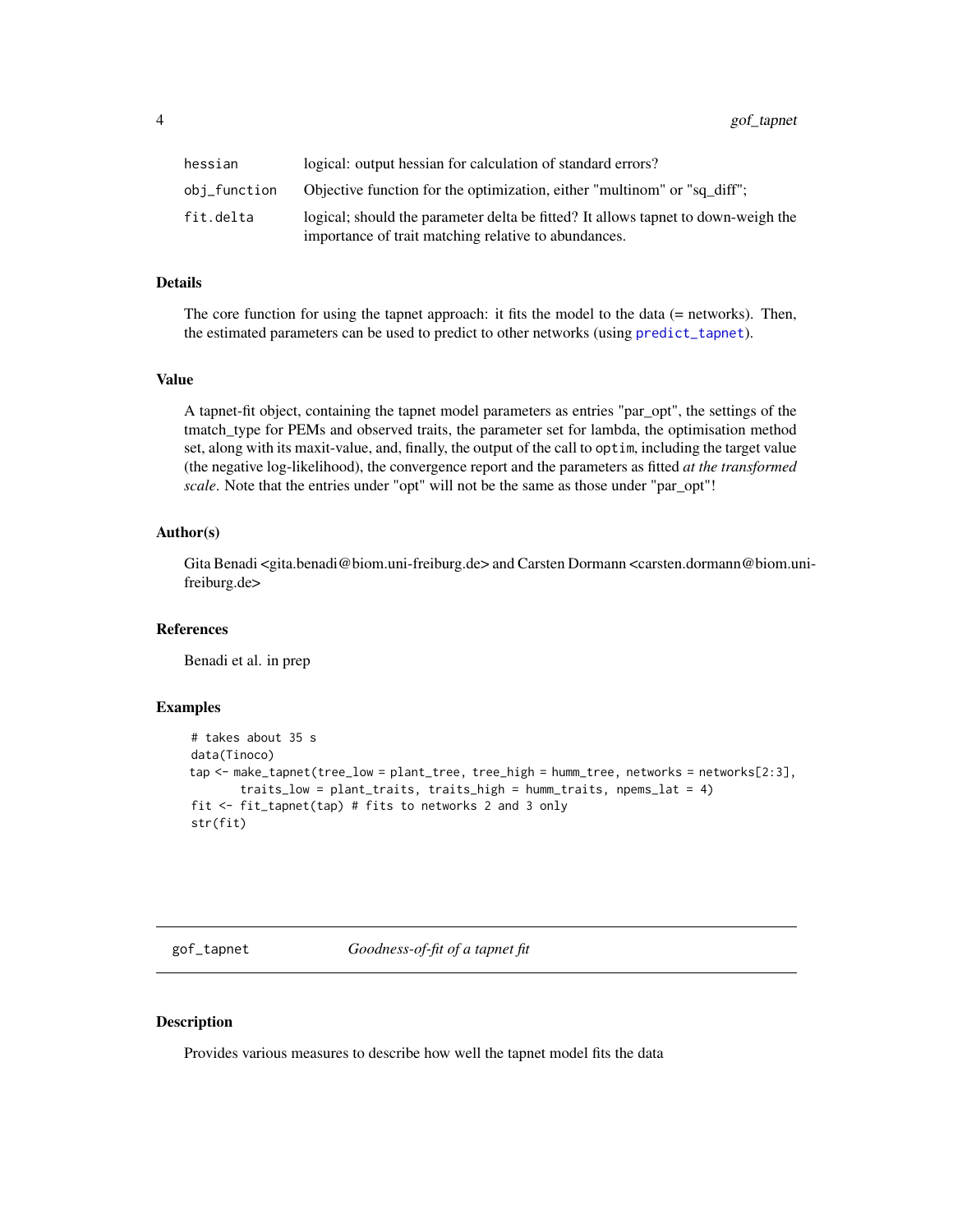<span id="page-4-0"></span>gof\_tapnet 5

# Usage

```
gof_tapnet(
  fit,
  tapnet = NULL,
  indices = c("connectance", "NODF", "weighted NODF", "H2"),
  nrep = 1000,se_refit = FALSE,
  se_nsim = 1000
)
```
# Arguments

| fit      | results of applying fit_tapnet to the tapnet object;                                                                                                                                                                                                                                       |
|----------|--------------------------------------------------------------------------------------------------------------------------------------------------------------------------------------------------------------------------------------------------------------------------------------------|
| tapnet   | a tapnet object created with simulate tapnet or make tapnet; if NULL, the name<br>stored in the attributes of fit is used to access an object of that name in the global<br>environment; can be used e.g. in simulations, when the tapnet object is renamed<br>relative to the one fitted; |
| indices  | network indices to compare between observed and fitted network; calls networklevel;                                                                                                                                                                                                        |
| nrep     | Number of networks to simulate for indices comparison; these are draws from<br>the fitted multinomial distribution;                                                                                                                                                                        |
| se refit | logical; should standard errors for the parameters be calculated using parametric<br>bootstrap (refitting on simulated data)? Defaults to FALSE because it's very<br>slow ( <i>i.e.</i> takes hours).                                                                                      |
| se_nsim  | number of simulations for parametric bootstrap (ignored unless the previous<br>argument is set to TRUE).                                                                                                                                                                                   |

# Details

This is a function particularly interesting for simulated data, when the true parameters are known. In this case, GOF for fitted latent traits and so forth are computed.

# Value

A list of goodness-of-fit measures: bc\_sim\_web are the Bray-Curtis similarities between fitted and observed network; cor\_web are Spearman correlations between fitted and observed; and net\_indices compute the selected network indices for fitted and observed networks. If more than one network is used for fitting, all these measures are returned for all networks (as vector or list under the respective label). See example.

# Author(s)

Gita Benadi <gita.benadi@biom.uni-freiburg.de> and Carsten Dormann <carsten.dormann@biom.unifreiburg.de>

# References

Benadi et al. in prep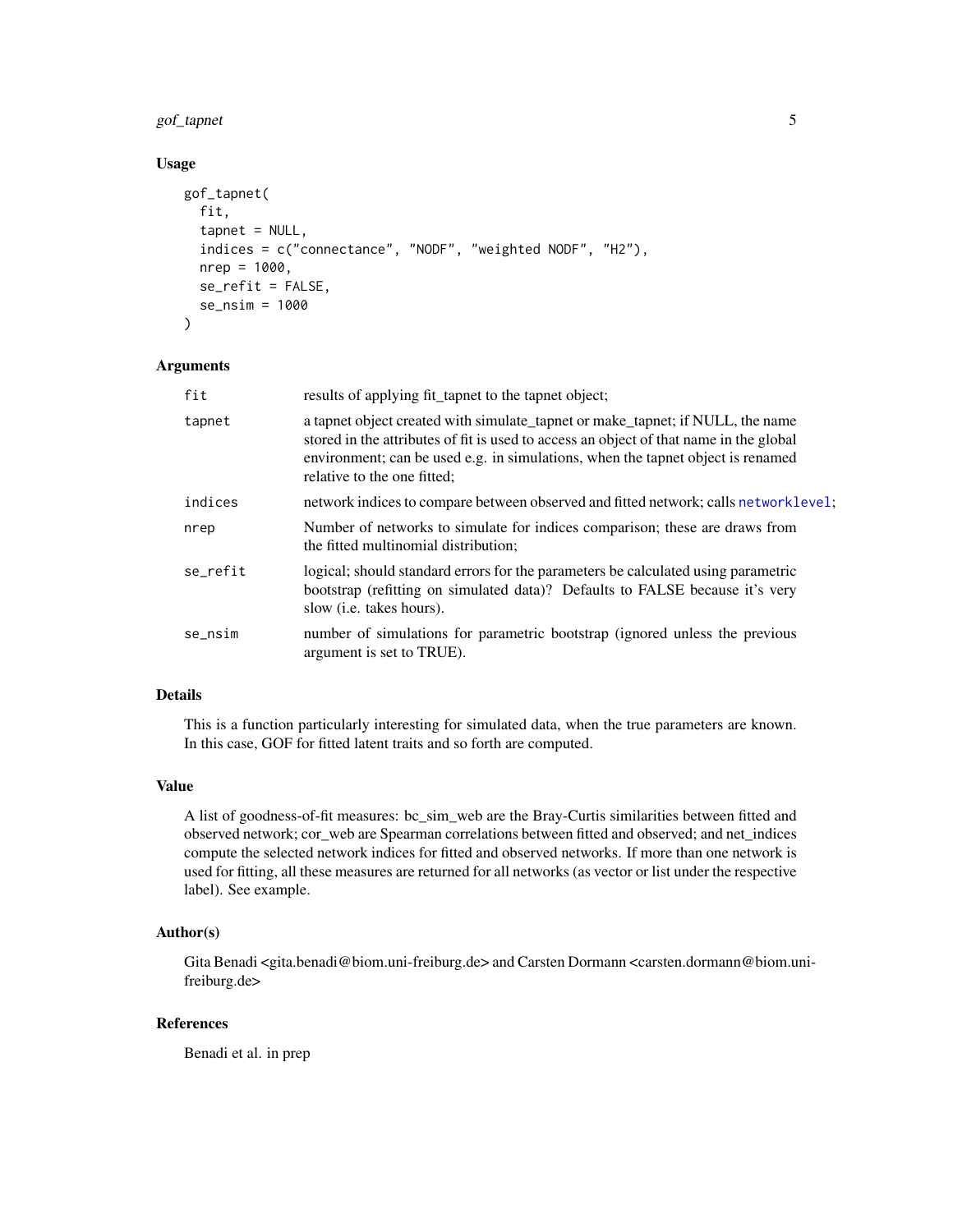# Examples

```
data(Tinoco)
tap <- make_tapnet(tree_low = plant_tree, tree_high = humm_tree, networks = networks[2:3],
       traits_low = plant_traits, traits_high = humm_traits, npems_lat = 4)
fit <- fit_tapnet(tap) # uses networks 2 and 3 for fitting!
gof_tapnet(fit)
```
internalFunctions *Helper functions for tapnet*

#### <span id="page-5-1"></span>Description

Lower-level, non-exported functions to be called by the main tapnet functions

#### Usage

```
internalFunctions()
pems_from_tree(tree)
select_relevant_pems(tree, species)
tmatch(detta_t, type = "normal", width = 1, shift = 0, err = 1e-05)param_vec2list(params, n, m, fit.delta = FALSE)
loglik_tapnet(
 params,
 networks,
  tmatch_type_pem,
  tmatch_type_obs,
  lambda = 0,
 obj_function = "multinom",
  fit.delta = TRUE
\mathcal{L}latent_cor(true_pars, fitted_pars, pems_low, pems_high)
web_indices(web, web_dim, indices)
refit_params(tapnet, fit, fitted_I_mat)
```
<span id="page-5-0"></span>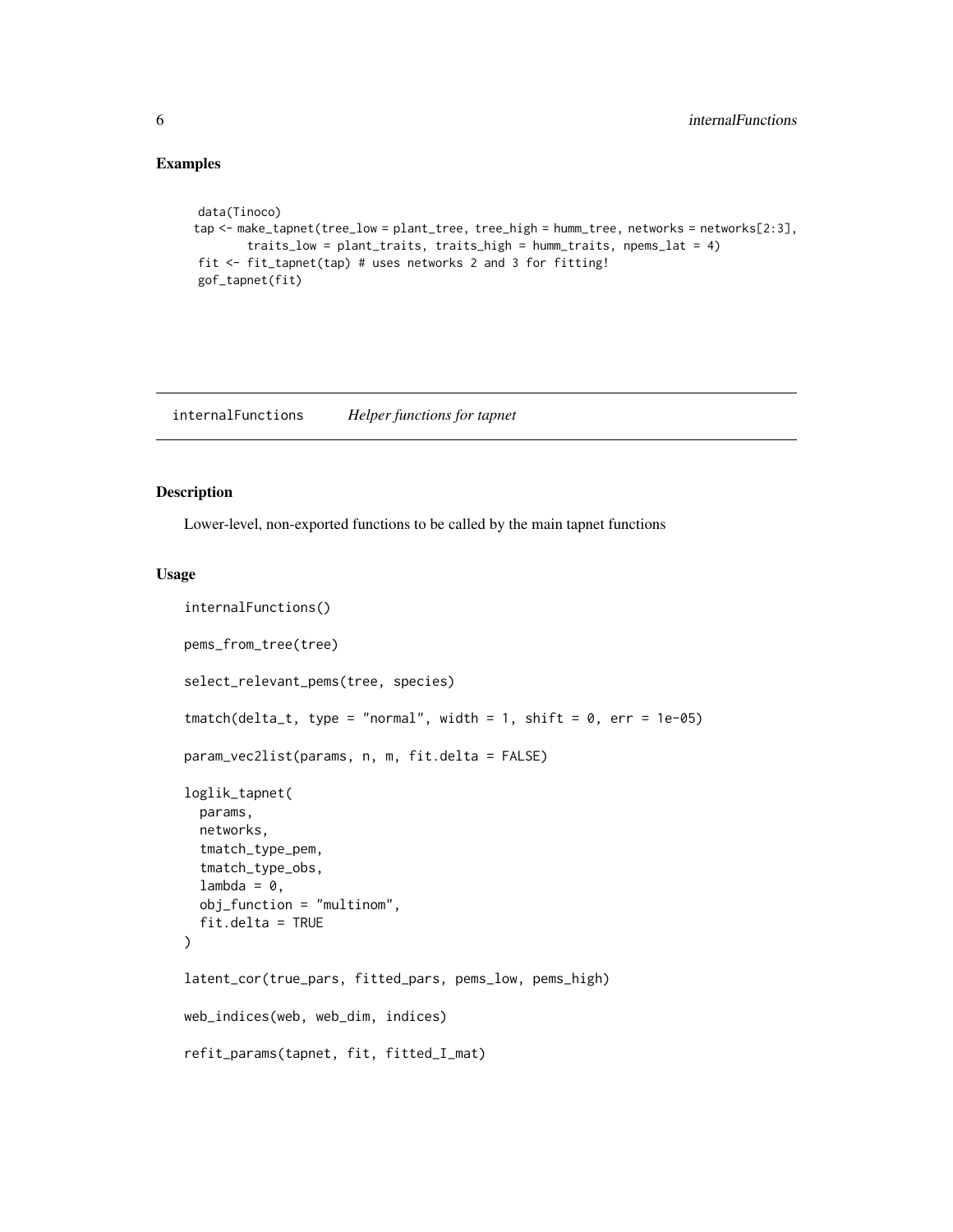# <span id="page-6-0"></span>internalFunctions 7

# Arguments

| tree            | phylogenetic tree in phylo format;                                                                              |
|-----------------|-----------------------------------------------------------------------------------------------------------------|
| species         | a named vector of species, representing (some of) the tips of the phylogenetic<br>tree;                         |
| delta_t         | vector of pairwise trait differences (higher - lower);                                                          |
| type            | trait matching function: either "normal" or "shiftlnorm";                                                       |
| width           | width parameter of trait matching function, similar to sd in the normal;                                        |
| shift           | shift parameter (optimum trait distance), currently ignored in fitting;                                         |
| err             | "baseline" probability of match, even if traits do not match at all;                                            |
| params          | parameter vector with setting for tapnet simulation;                                                            |
| n               | number of latent trait linear combination parameters (lower level);                                             |
| m               | number of latent trait linear combination parameters (higher level);                                            |
| fit.delta       | logical; should the trait-weighting exponent delta be fitted?                                                   |
| networks        | the "networks" part of a tapnet object;                                                                         |
| tmatch_type_pem |                                                                                                                 |
|                 | type of trait matching function for latent traits;                                                              |
| tmatch_type_obs | type(s) of trait matching functions for observed traits; can be a vector as long as<br>there are traits;        |
| lambda          | LASSO shrinkage parameter to avoid collinearity issues when observed traits<br>are phylogenetically correlated; |
| obj_function    | objective function, either "multinom" or anything else (currently anything else<br>leads to OLS fitting);       |
| true_pars       | parameters used for simulating the network;                                                                     |
| fitted_pars     | parameters estimated by fit_tapnet;                                                                             |
| pems_low        | phylogenetic eigenvectors for the lower trophic level;                                                          |
| pems_high       | phylogenetic eigenvectors for the higher trophic level;                                                         |
| web             | data for an interaction network in vector form, e.g. from predict_tapnet;                                       |
| web_dim         | vector of two numbers indicating the rows and column of the network matrix;                                     |
| indices         | vector of names of network indices to compute; see networklevel for what is<br>available;                       |
| tapnet          | a tapnet object;                                                                                                |
| fit             | a fitted tapnet;                                                                                                |
| fitted_I_mat    | the fitted I-matrix of a fitted tapnet object (I think).                                                        |

# Details

They do roughly the following:

pems\_from\_tree computes phylogenetic eigenvectors from a phylogenetic tree;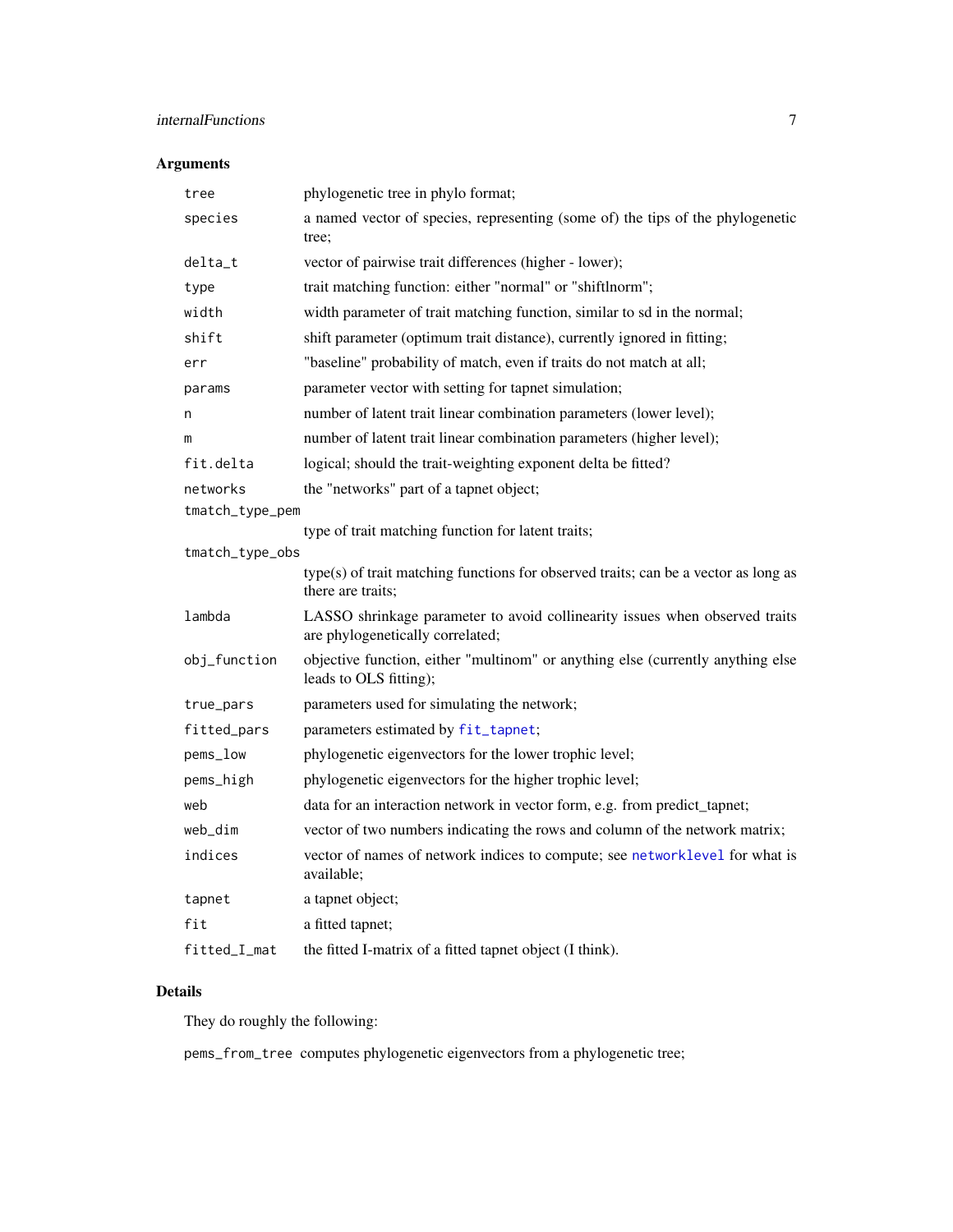- <span id="page-7-0"></span>select\_relevant\_pems identifies those phylogenetic eigenvectors (PEMs) of the full tree most relevant for a network containing only a subset of species;
- tmatch calculates interaction probabilities based on trait matching;
- param\_vec2list converts a vector of parameters (for trait matching and latent trait combinations) into a named list;
- loglik\_tapnet the log-likelihood function for fitting the tapnet model; actually quite an important function, easy to break, so not for the user to easily access;
- latent\_cor computes correlation of fitted latent with true constructed traits for simulated data;
- web\_indices computes the specified network indices for the provided network, after turning the prediction vector into a matrix;
- refit\_params Simulate new networks from a fitted tapnet object, re-fit on the simulated network and output the parameter values.

#### Author(s)

Gita Benadi <gita.benadi@biom.uni-freiburg.de>, Carsten Dormann <carsten.dormann@biom.unifreiburg.de> and Jochen Fründ <jochen.fruend@biom.uni-freiburg.de>

#### References

Benadi et al. in prep

<span id="page-7-1"></span>make\_tapnet *Constructs an object of type "tapnet"*

#### Description

Collates networks, traits and phylogenies into a consistent data structure used for all other tapnet functions

#### Usage

```
make_tapnet(
  tree_low,
  tree_high,
  networks,
  abun_low = NULL,abun_{\text{high}} = NULL,
  traits_low = NULL,
  traits_high = NULL,
  npems_lat = NULL,
  use.all.pems = FALSE
)
```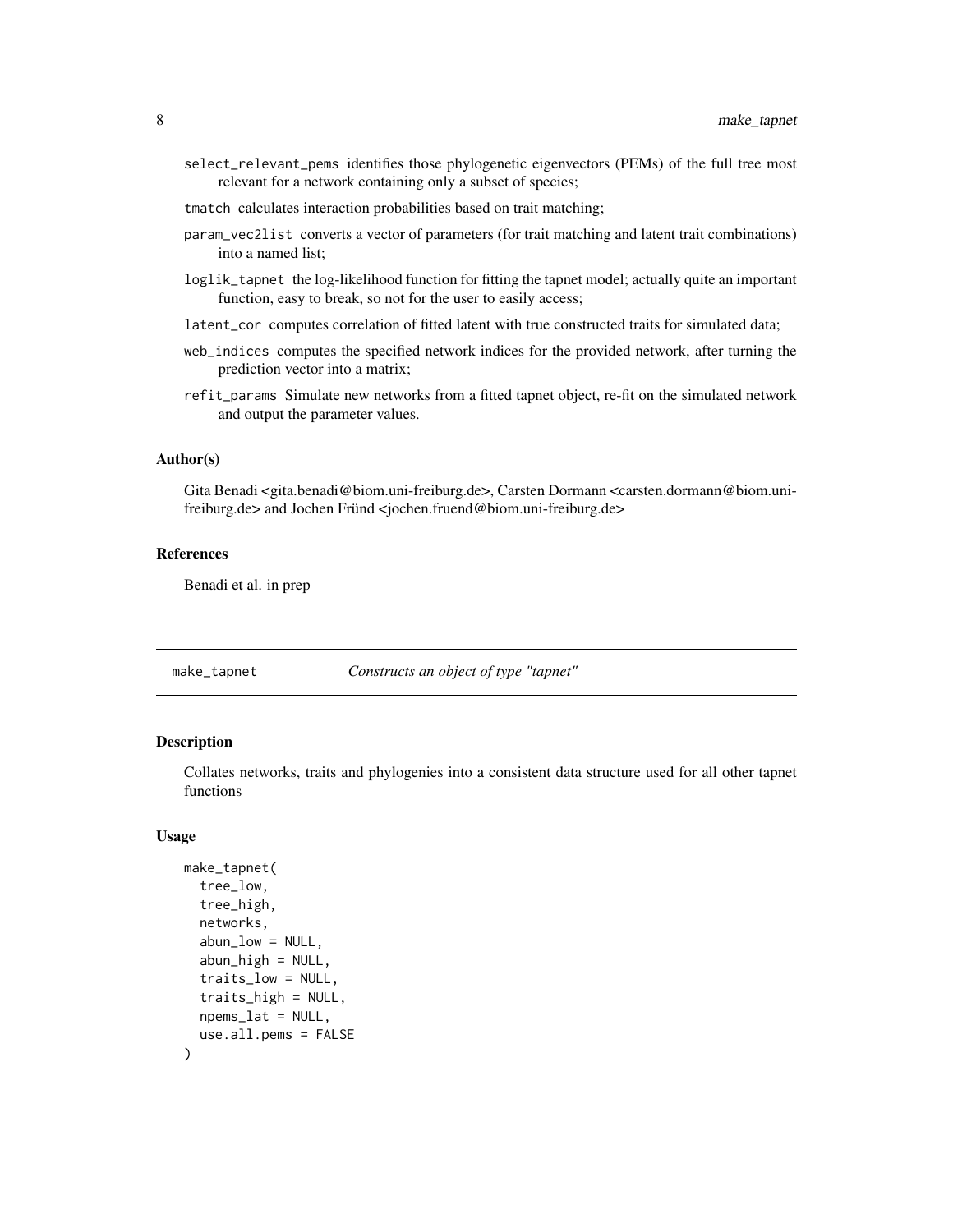# make\_tapnet 9

#### Arguments

| tree_low     | phylogenetic tree of lower trophic level; required;                                                                                        |
|--------------|--------------------------------------------------------------------------------------------------------------------------------------------|
| tree_high    | phylogenetic tree of higher trophic level; required;                                                                                       |
| networks     | a single or list of interaction network (as matrix); required;                                                                             |
| abun_low     | named abundance vector(s) for lower trophic level (single vector or list of vec-<br>tors); optional;                                       |
| abun_high    | named abundance vector(s) for higher trophic level; optional;                                                                              |
| traits_low   | lower trophic level traits (species x traits matrix with row and column names);<br>optional;                                               |
| traits_high  | higher trophic level traits (species x traits matrix with row and column names;<br>optional;                                               |
| npems_lat    | number of phylogenetic eigenvectors to be used to construct latent traits. If<br>NULL, all eigenvectors will be used.                      |
| use.all.pems | option to force the function to use all phylogenetic eigenvectors, not only those<br>useful for describing the specific network's species. |

# Details

Tapnet objects are the starting point for almost all other tapnet functions. They contain the information on the species and the (quantitative) interaction network data.

## Value

A tapnet object, i.e. an thoroughly organised list with the inputs as entries. If multiple networks are provided, each has its own list entry, with PEMs, traits and abundances given for each network separately, in addition to the overall phylogenetic eigenvectors across all networks. See example for, well, for an example.

#### Author(s)

Gita Benadi <gita.benadi@biom.uni-freiburg.de>

# References

Benadi et al. in prep

# Examples

```
data(Tinoco)
tapnet_web1 <- make_tapnet(tree_low = plant_tree, tree_high = humm_tree, networks = networks[1],
               traits_low = plant_traits, traits_high = humm_traits, npems_lat = 4)
str(tapnet_web1) # show tapnet structure
```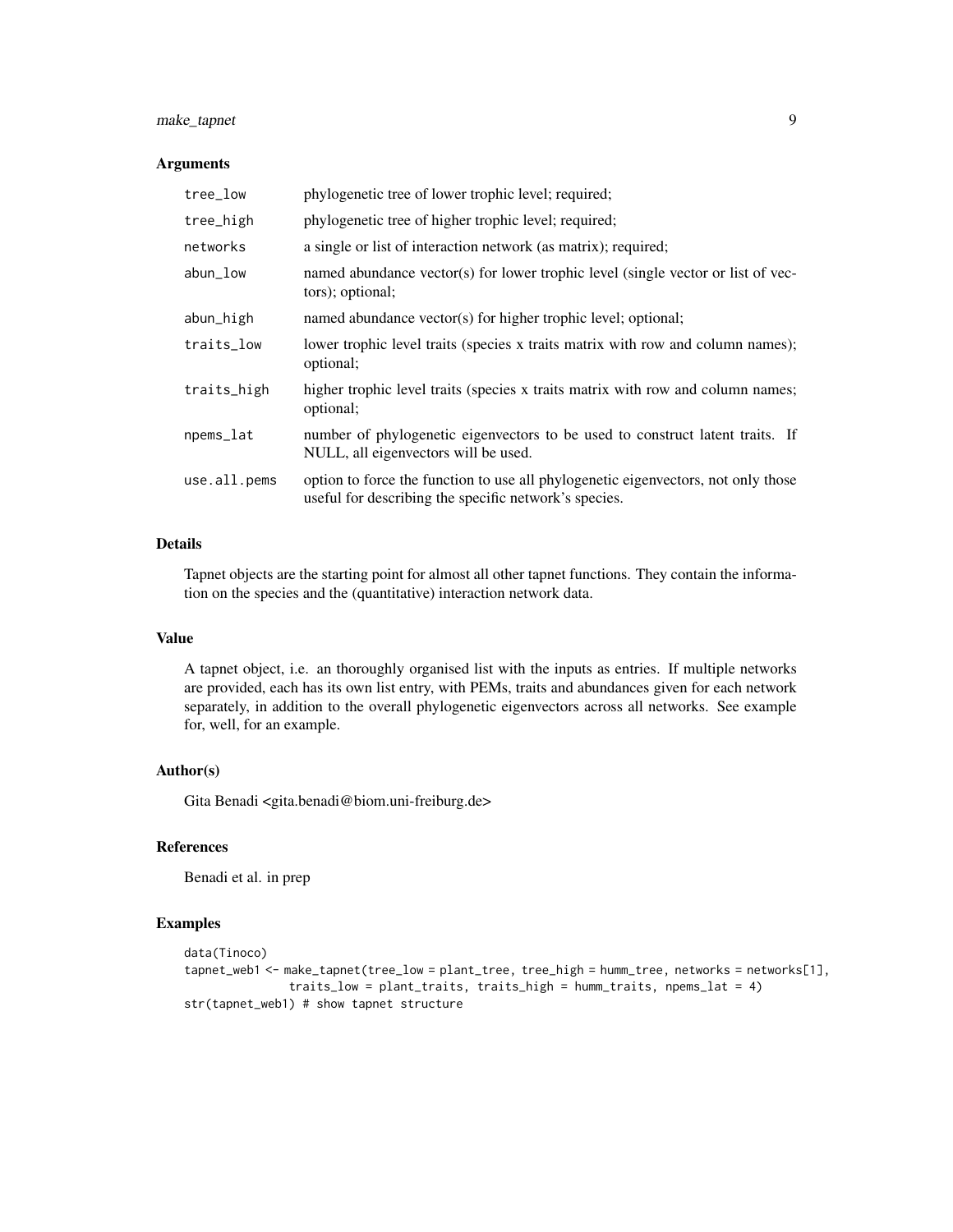<span id="page-9-1"></span><span id="page-9-0"></span>

# Description

Function allows direct use of data prepared for tapnet analysis by other statistical methods, e.g. regression approaches

#### Usage

predict\_tapnet(fit, abuns, tapnet = NULL)

# Arguments

| fit    | results of applying fit_tapnet to the tapnet object;                                                                                                                                                                                                                                                                                                     |
|--------|----------------------------------------------------------------------------------------------------------------------------------------------------------------------------------------------------------------------------------------------------------------------------------------------------------------------------------------------------------|
| abuns  | named list of two entries ("low" and "high"), containing a species-named vector<br>of abundances of the new network                                                                                                                                                                                                                                      |
| tapnet | optional name of a tapnet object containing traits, phylogeny etc.; these are not<br>stored in 'fit', but rather it is assumed that a tapnet object with the name stored<br>in 'fit' is available in the global environment. That may not be the case, e.g.<br>when simulating networks. In this case, 'tapnet' provides the required tapnet-<br>object. |

#### Details

The fitted tapnet object contains the estimated parameters, describing how traits, abundance and phylogeny play together to produce the network(s) used for fitting. This information is now used to predict interaction probabilities for a new network. Accordingly, we need to know this new network's species abundances (an input to the function), PEMs and traits. The latter are computed based on the information contained in the tapnet object (which is linked in by attribute reference). For new species, their PEMs are computed and the network is simulated, using [simnetfromtap](#page-10-1), for the information provided.

#### Value

A matrix of predicted interaction probabilities, summing to 1. This would need to be multiplied by the total number of interactions in the new network to be comparable to the observations.

# Author(s)

Ruth Stephan, Gita Benadi and Carsten Dormann <carsten.dormann@biom.uni-freiburg.de>

#### References

Benadi et al. in prep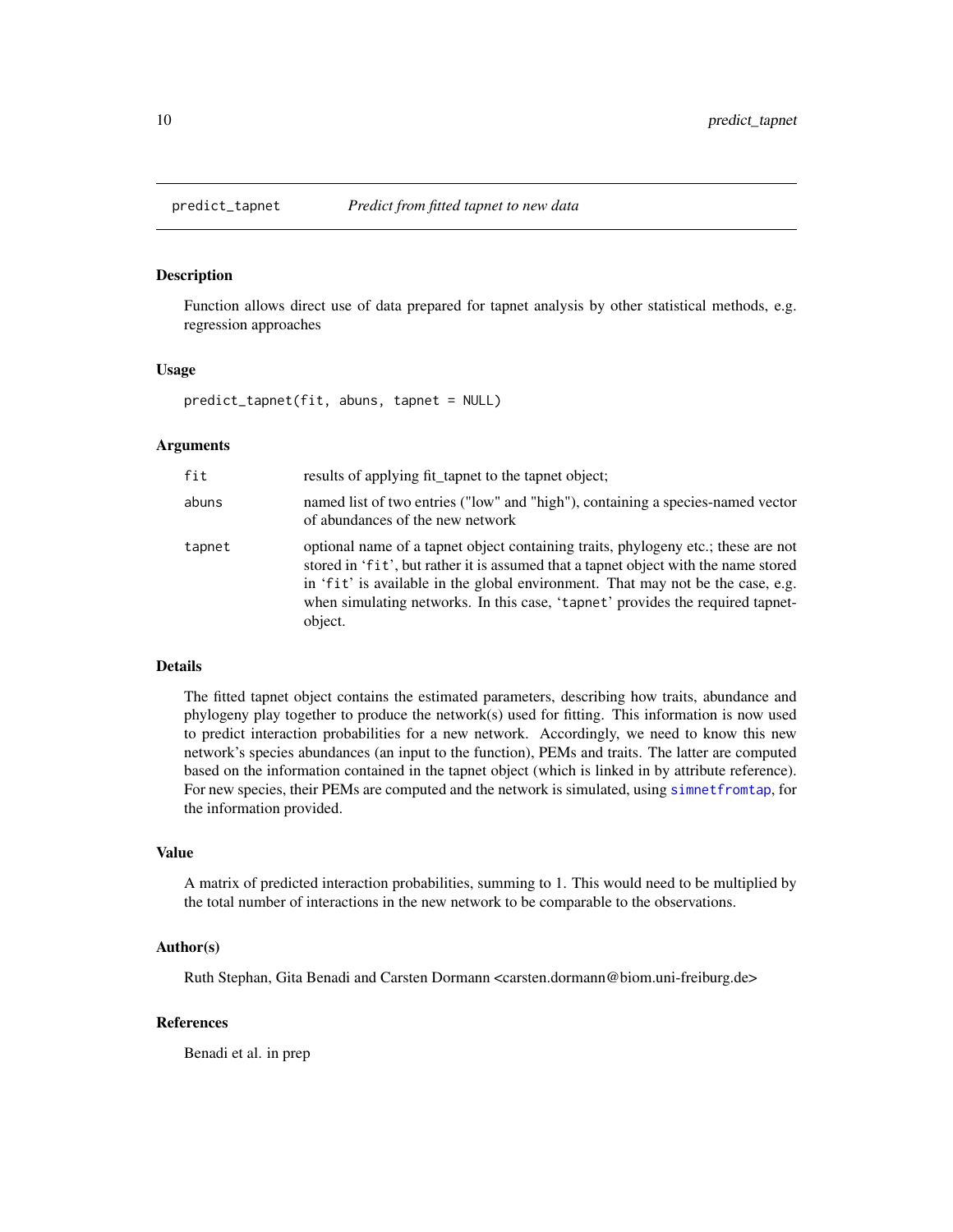# <span id="page-10-0"></span>simnetfromtap 11

# Examples

```
data(Tinoco)
tap <- make_tapnet(tree_low = plant_tree, tree_high = humm_tree, networks = networks[1:2],
       traits_low = plant_traits, traits_high = humm_traits, npems_lat = 4)
fit <- fit_tapnet(tap) # uses two networks for fitting!
gof_tapnet(fit)
# predict to omitted forest network's abundances:
pred1 <- predict_tapnet(fit, abuns=list("low"=plant_abun[[3]], "high"=humm_abun[[3]] ))
cor(as.vector(pred1*sum(networks[[3]])), as.vector(networks[[3]]))
```
<span id="page-10-1"></span>

| simnetfromtap | Simulates a network from parameters, abundances, traits and phy- |  |
|---------------|------------------------------------------------------------------|--|
|               | logeny provided                                                  |  |

# Description

The workhorse function of this package, called by various other functions to construct a bipartite interaction network

# Usage

```
simnetfromtap(
  traits,
  abuns,
 paramsList,
  pems,
  tmatch_type_pem,
  tmatch_type_obs
\mathcal{L}
```
Arguments

| traits     | a named ("low"/"high") list of species-named trait data matrices for lower and<br>higher trophic level;                                                                                                                                                                                                                                                                                                                                                                              |
|------------|--------------------------------------------------------------------------------------------------------------------------------------------------------------------------------------------------------------------------------------------------------------------------------------------------------------------------------------------------------------------------------------------------------------------------------------------------------------------------------------|
| abuns      | a named ("low"/"high") list of species-named abundance vectors for lower and<br>higher trophic level;                                                                                                                                                                                                                                                                                                                                                                                |
| paramsList | a list of parameter values with six elements: $[[1]]$ and $[[2]]$ : two vectors of linear<br>combination parameters (importance values, one vector for each trophic level);<br>[[3]]: a single shift parameter added to linear combination of higher trophic level<br>PEMs; [[4]]: a single trait matching parameter for the PEMs; [[5]]: a vector of<br>trait matching parameters for observed traits; [[6]]: a non-negative scalar delta<br>to weight the importance of abundances |
| pems       | a named ("low"/"high") list of two species-named data frames (PEMs of lower<br>and higher trophic level);                                                                                                                                                                                                                                                                                                                                                                            |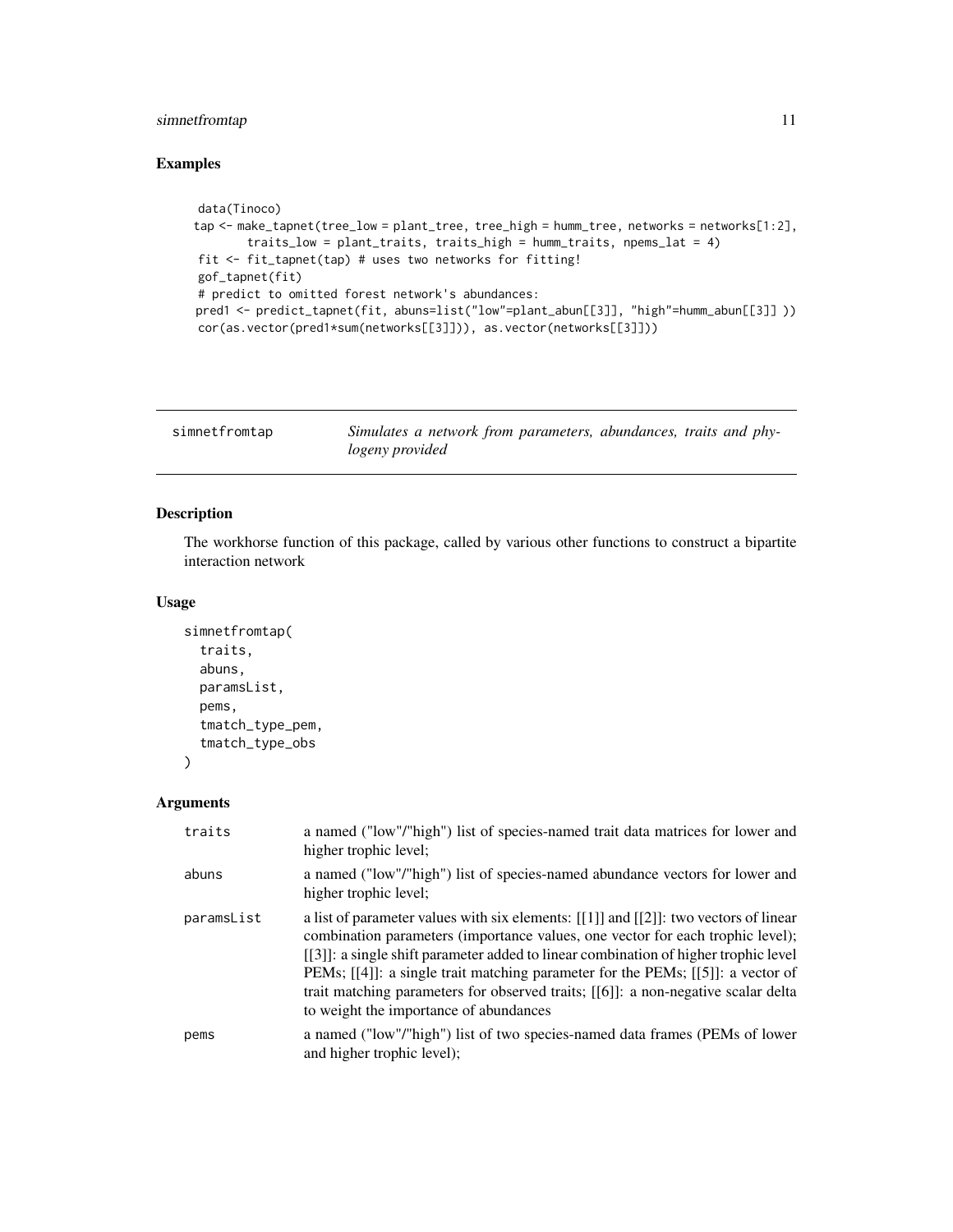<span id="page-11-0"></span>

| tmatch_type_pem                                                                 |  |
|---------------------------------------------------------------------------------|--|
| type of trait matching function for latent traits (any name accepted by tmatch, |  |
| currently "normal" and "shiftlnorm");                                           |  |
| tmatch_type_obs                                                                 |  |
| type of trait matching function for observed traits (see previous argument).    |  |

# Details

Details in here!

# Value

A named interaction matrix.

# Author(s)

Gita Benadi <gita.benadi@biom.uni-freiburg.de> and Carsten Dormann <carsten.dormann@biom.unifreiburg.de>

# References

Benadi et al. in prep

| simulate_tapnet | Creates a simulated along with all parameters, abundances, traits and |
|-----------------|-----------------------------------------------------------------------|
|                 | phylogeny used                                                        |

# Description

Simulation function to produce a tapnet object, i.e. one or more networks along with their descriptors, abundances, traits, phylogenetic information

#### Usage

```
simulate_tapnet(
 nlower,
 nhigher,
 ntraits_nopem,
 ntraits_pem,
 pem\_noise = 0.5,
  abuns = "lognormal",
 meanlog = 0,
  sdlog = 1,
  tmatch_type_pem = "normal",
  tmatch_type_obs = "normal",
  npems_lat = NULL,
  lat_low = 1,
  lat\_high = 1,
```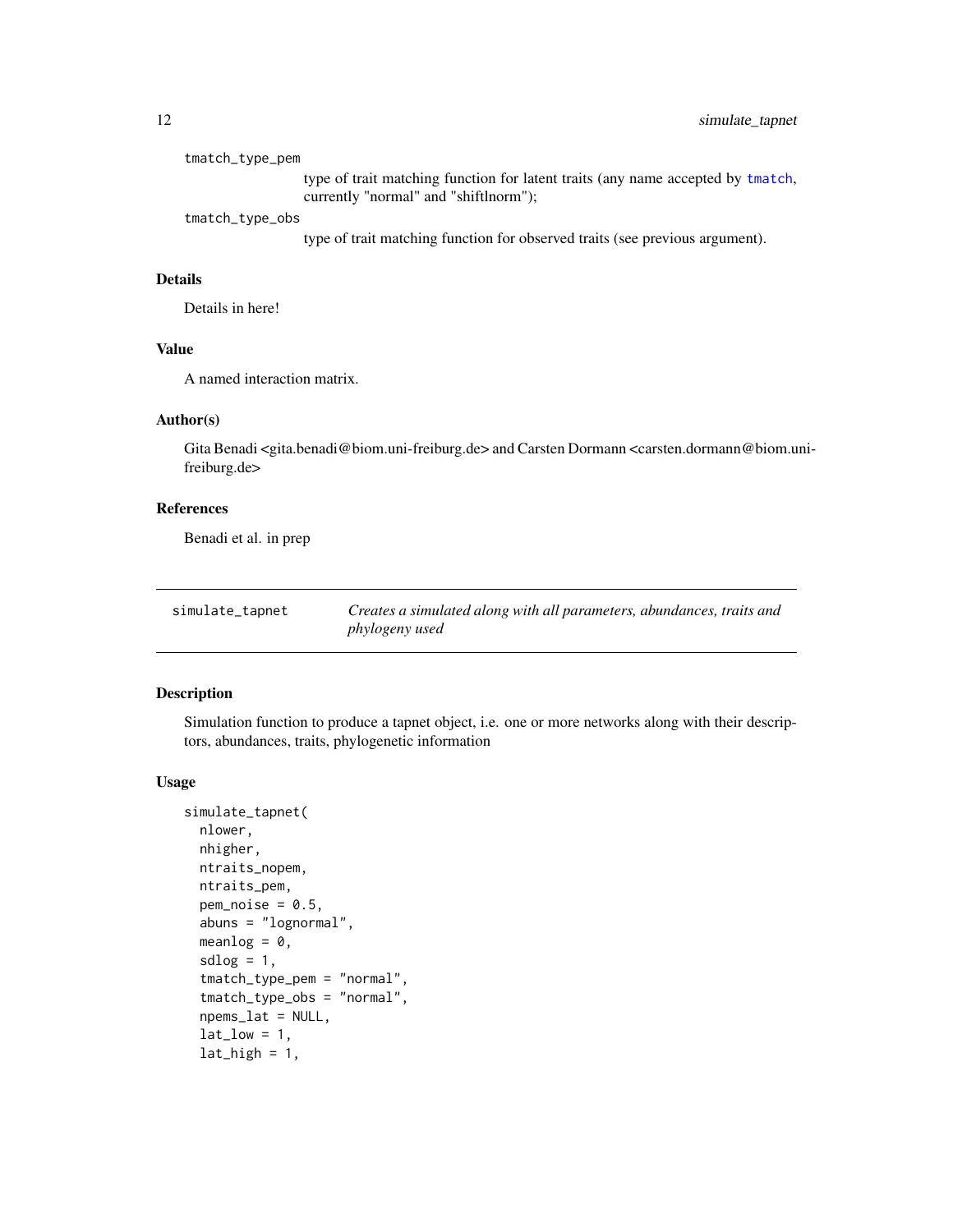# simulate\_tapnet 13

```
tmatch_width_pem = 1,
pem\_shift = 0,tmatch_width_obs = 1,
Nwebs = 1,
prop_species = 1,
new_abuns = FALSE,
Nobs = 1000
```
# Arguments

 $\mathcal{L}$ 

| nlower           | species number in lower trophic level;                                                                                                                                                                 |
|------------------|--------------------------------------------------------------------------------------------------------------------------------------------------------------------------------------------------------|
| nhigher          | species number in higher trophic level;                                                                                                                                                                |
| ntraits_nopem    | number of phylogenetically uncorrelated traits (for each level);                                                                                                                                       |
| ntraits_pem      | number of phylogenetically correlated traits (for each level);                                                                                                                                         |
| pem_noise        | noise (sd of normal dist) to put on PEMs;                                                                                                                                                              |
| abuns            | abundances set to "lognormal", "equal" or a list of two abundance vectors;                                                                                                                             |
| meanlog          | parameters of the log-normal distribution for drawing abundances;                                                                                                                                      |
| sdlog            | same as before, but width;                                                                                                                                                                             |
| tmatch_type_pem  |                                                                                                                                                                                                        |
|                  | type of trait matching function for latent traits;                                                                                                                                                     |
| tmatch_type_obs  |                                                                                                                                                                                                        |
|                  | type of trait matching function for observed traits (can be a vector as long as<br>there are traits);                                                                                                  |
| npems_lat        | number of phylogenetic eigenvectors to be used to construct latent traits. If<br>NULL, all eigenvectors will be used;                                                                                  |
| lat_low          | vector of PEM linear combination parameters for lower trophic level; if 1, all<br>values will be set to 1, if "random", values will be drawn from a uniform dist;                                      |
| lat_high         | same for higher trophic level;                                                                                                                                                                         |
| tmatch_width_pem |                                                                                                                                                                                                        |
|                  | width of trait matching function for latent (PEM-based) traits;                                                                                                                                        |
| pem_shift        | shift parameter for latent trait matching;                                                                                                                                                             |
| tmatch_width_obs |                                                                                                                                                                                                        |
|                  | width of trait matching function for observed traits, can be a single value or a<br>vector of length ntraits_nopem + ntraits_pem;                                                                      |
| <b>Nwebs</b>     | number of webs to be simulated;                                                                                                                                                                        |
| prop_species     | proportion of species in the phylogeny that appear in each web (species are<br>drawn randomly). With multiple networks, this allows to create networks with<br>partly overlapping species composition. |
| new_abuns        | If abuns $=$ "lognormal" and Nwebs $> 1$ , should new abundances be drawn for<br>each web?                                                                                                             |
| Nobs             | number of observed interactions per web                                                                                                                                                                |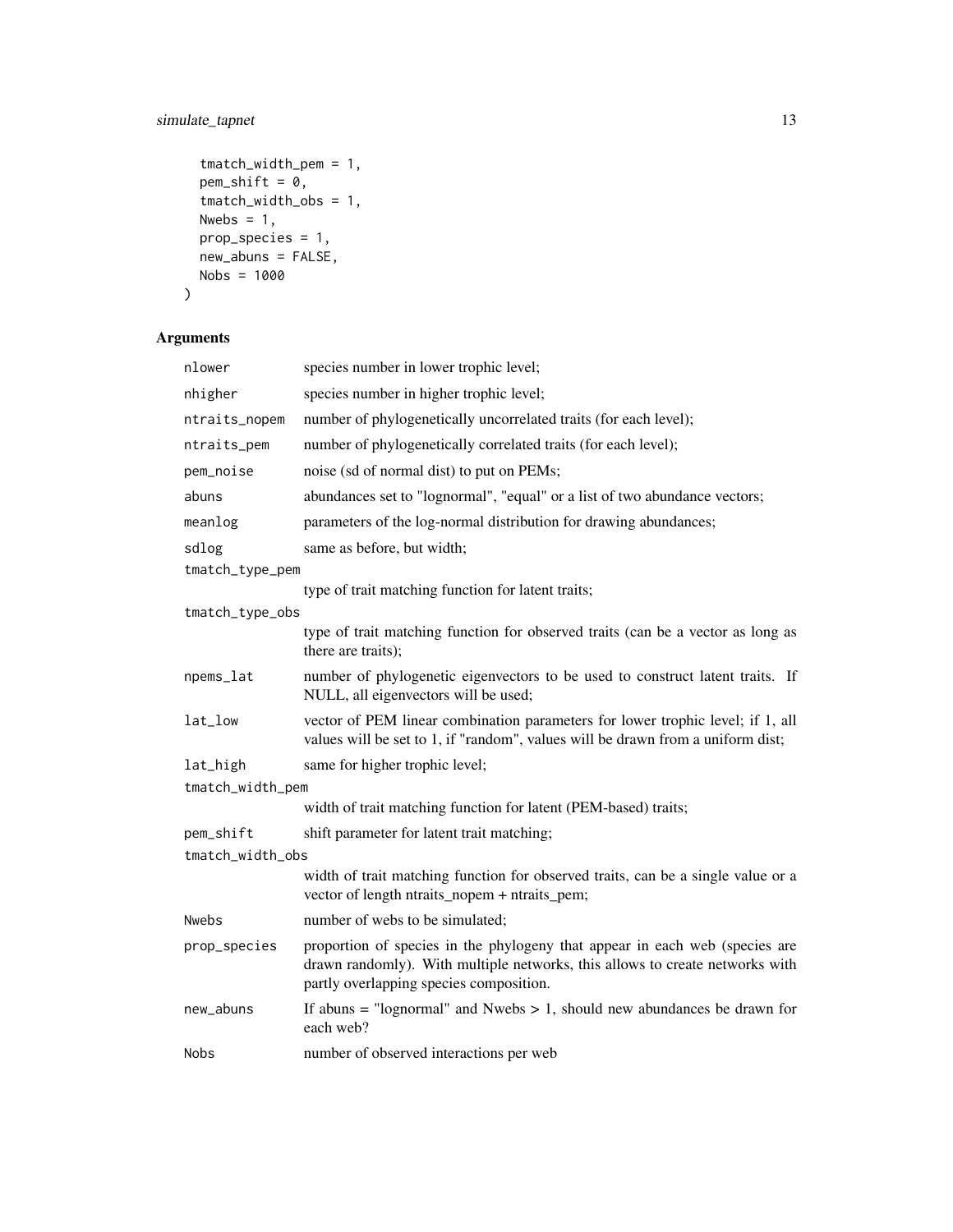#### Details

This function was written to explore the fitting of networks by different methods. Hence, we first have to simulate such networks. It is a very nice starting point for simulations, but irrelevant for tapnet-based analyses. The function internally sets up all the parameters and then calls [simnetfromtap](#page-10-1) for the simulation of the actual network. Lots of options means, regrettably, lots of decisions for the user.

# Value

A tapnet object, with a highly nested structure. There are six entries at the top level: trees, traits\_all, networks, sim\_params and the two tmatch types. Within networks, there is a list of 5 entries (for each of the 'Nweb' networks): abundances, traits, PEMs, web and I\_mat. "I\_mat" is the actual output from simnetfromtap, while "web" is a single draw from a multinomial distribution with I\_mat as probabilities and 'Nobs' as size.

#### Author(s)

Gita Benadi <gita.benadi@biom.uni-freiburg.de>, Jochen Fründ <jochen.fruend@biom.uni-freiburg.de> and Carsten Dormann <carsten.dormann@biom.uni-freiburg.de>

# References

Benadi et al. in prep

#### Examples

```
tapnet <- simulate_tapnet(nlower=10, nhigher=20, ntraits_nopem=2, ntraits_pem=0)
# a minimal call of simulate_tapnet
str(tapnet, 1) # the structure at the first level
str(tapnet, 2) # the structure at the first and second level
```
tapnet2df *Convert tapnet object into data.frame*

#### **Description**

Function allows direct use of data prepared for tapnet analysis by other statistical methods, e.g. regression approaches

# Usage

```
tapnet2df(tapnetObject)
```
# Arguments

tapnetObject results of applying fit\_tapnet to the tapnet object;

<span id="page-13-0"></span>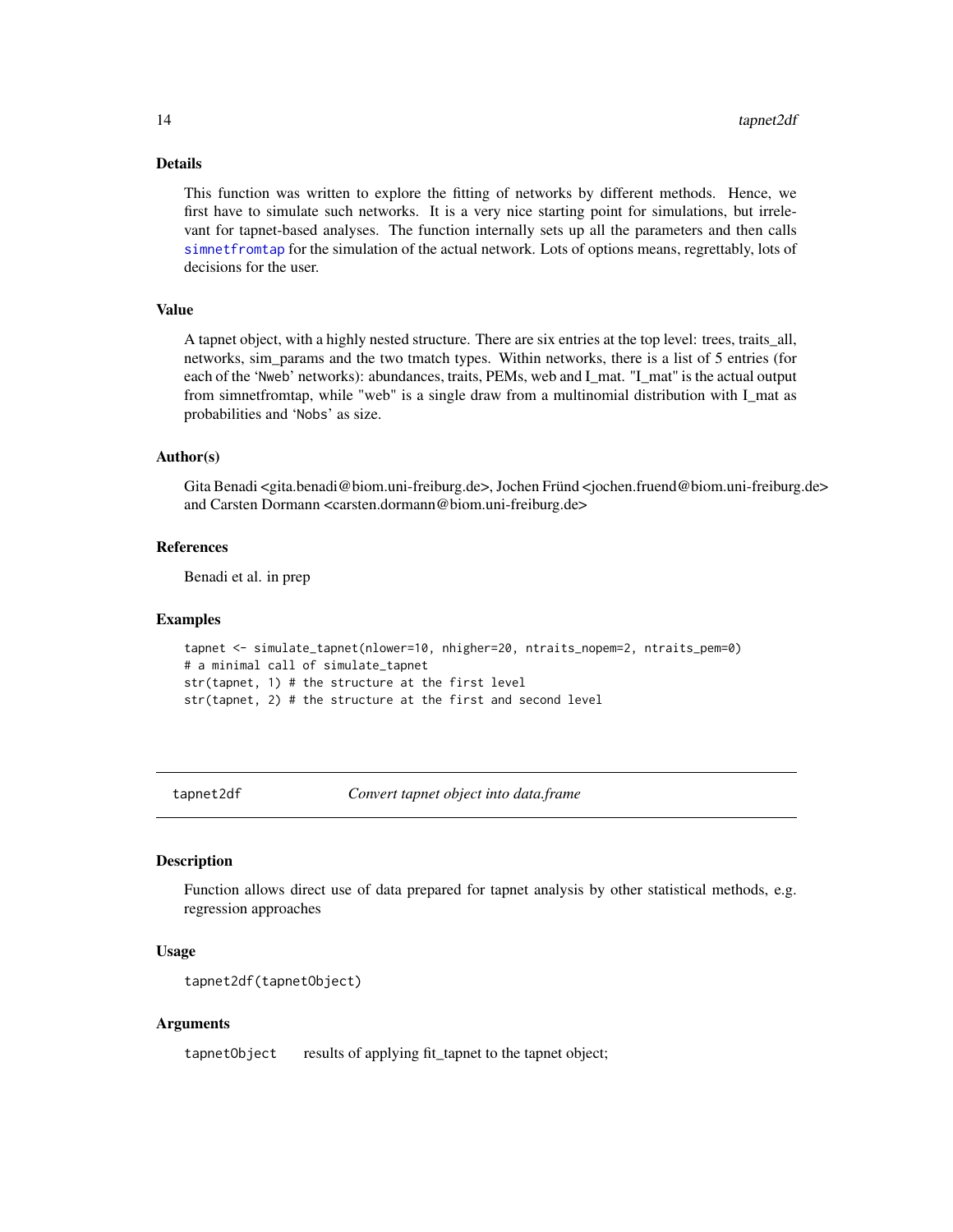#### <span id="page-14-0"></span>Tinoco and the state of the state of the state of the state of the state of the state of the state of the state of the state of the state of the state of the state of the state of the state of the state of the state of the

# Details

This function simply puts all data into a data.frame, with each row an entry in the network matrix.

# Value

A data.frame containing network observations, PEMs, traits and abundances for regression-type analysis.

# Author(s)

Carsten Dormann <carsten.dormann@biom.uni-freiburg.de>

#### References

Benadi et al. in prep

# Examples

```
ex <- simulate_tapnet(nlower=10, nhigher=50, ntraits_pem=3, ntraits_nopem=2, Nwebs = 3)
df <- tapnet2df(ex)
head(df)
## Not run:
  library(ranger)
  frf \leq ranger(interactions \sim ., data=df[, -c(1:2)], importance="impurity")
  sort(importance(frf), decreasing=TRUE)
```
## End(Not run)

Tinoco *Hummingbird-flower networks*

# Description

An example dataset for tapnet analysis

#### Usage

```
data(Tinoco)
```
#### Format

An object of class matrix (inherits from array) with 14 rows and 1 columns.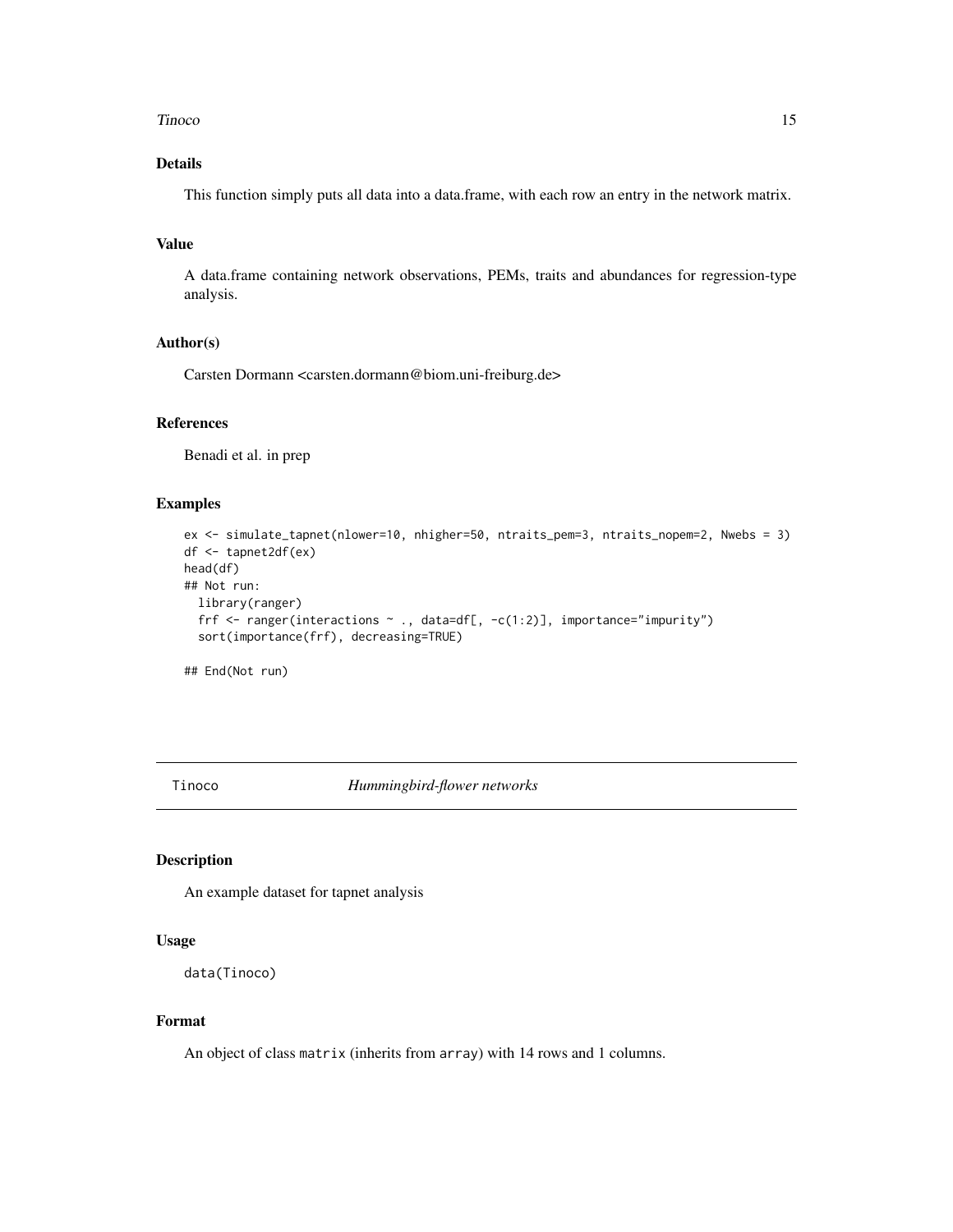#### <span id="page-15-0"></span>Details

These data are from the supplement of Tinoco et al. (2017) and contain three observed networks (forest at Mazan, shrubland at Llaviuco, cattle farm at Nero, all in Ecuador), along with traits of flowers and birds (corolla and beak length, respectively) as well as phylogenies and external abundances for all species. These data are in several ways special, but most of all because of the very high sampling effort that went into the networks.

For sake of clarity, we provide the data as separate objects. So when "Tinoco" is called, it will load seven objects: networks, humm\_traits, humm\_tree, humm\_abun, plant\_traits, plant\_tree and plant\_abun. To combine them into a useable tapnet object, use [make\\_tapnet](#page-7-1). Phylogenetic trees are of class "phylo" (as used/produced by **phytools**). Abundance data were provided independently of the other data directly by Boris (the other data are on dryad doi: [10.5061/dryad.j860v\)](https://doi.org/10.5061/dryad.j860v). For the external abundances of hummingbirds, 12 point counts were performed in the same habitats where hummingbird - plant interactions were observed. "Abundance were obtained by averaging the abundance of each species per point count across the study period." "Plant abundances are averages across the study period." Many thanks to Boris for making his data freely available!

#### Author(s)

Boris A. Tinoco Molina <br />
thoco@uazuay.edu.ec>collected the data; Carsten F. Dormann <carsten.dormann@biom.unipackaged them

#### References

Tinoco, B. A.; Graham, C. H.; Aguilar, J. M. & Schleuning, M. Effects of hummingbird morphology on specialization in pollination networks vary with resource availability. *Oikos* 126, 52-–60

#### Examples

```
ls()data(Tinoco)
ls() # adds seven objects!
```